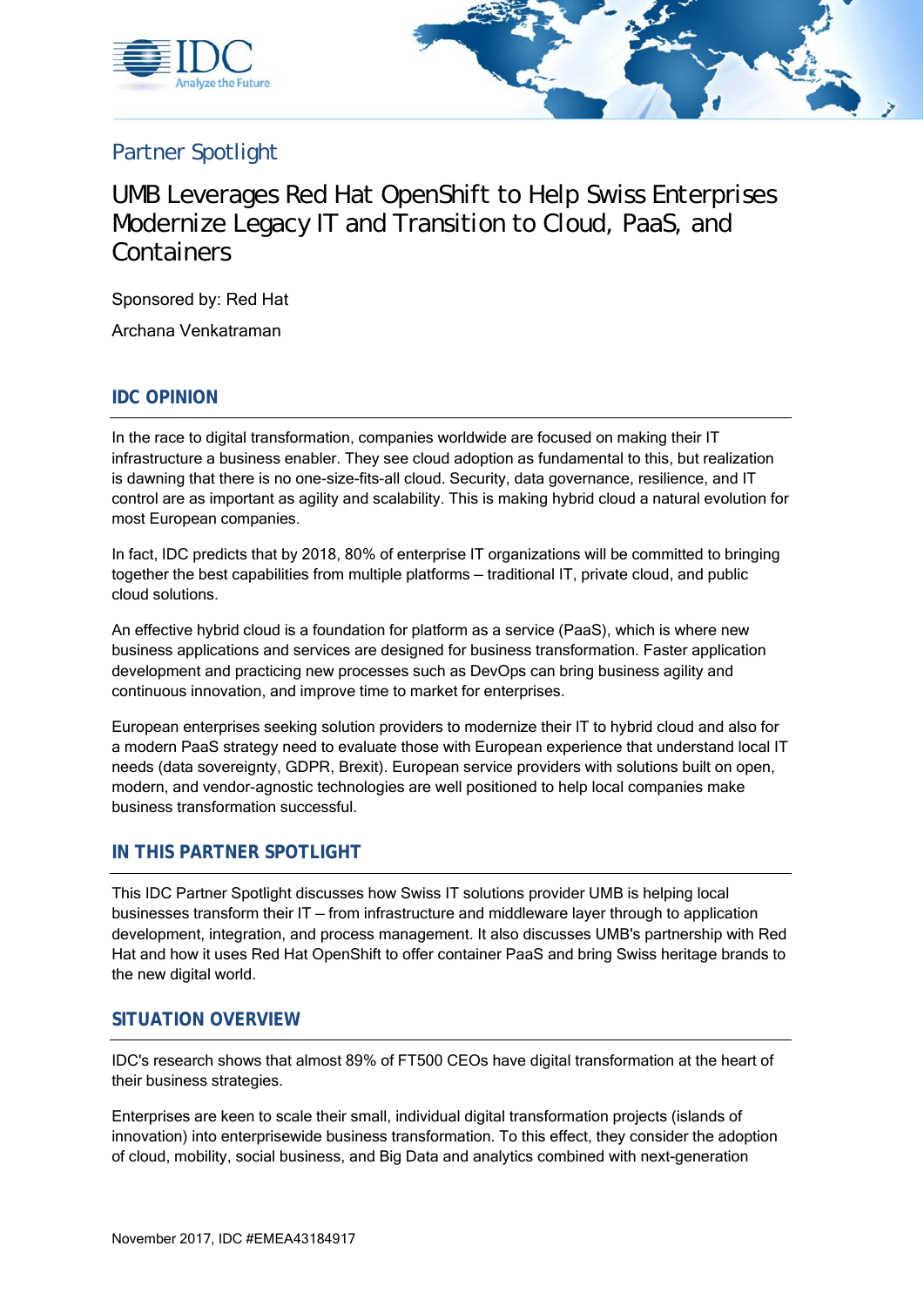security as fundamental for success. Of these, cloud adoption is the most advanced. IDC's Infrastructure Spend Tracker reveals that EMEA cloud infrastructure spend will reach \$11 billion in 2020 from \$5 billion in 2015, with growth across public cloud, on-premise private cloud, and hosted private cloud.

# **Cloud 2.0: Hybrid Cloud and Multicloud as Emerging Frontiers**

Early cloud adopters are realizing that public cloud scale and economics are beneficial for some workloads. Tougher regulatory compliance, changing security risks, and the need for IT control and continuous availability are making businesses naturally gravitate to hybrid cloud.

As shown in Figure 1, based on IDC's 2017 end-user survey on cloud adoption, most enterprises' IT environment has already evolved into a hybrid cloud setup.

### **FIGURE 1**



# **Hybrid Cloud Is a Reality, Multicloud Is the Next Frontier**

Source: IDC European CloudView Survey, 2016

# **Hybrid Cloud and Container PaaS — Building Blocks for Digital Transformation**

Cloud infrastructures are one building block for digital transformation. Enterprises also need nextgeneration application platforms or PaaS to gain competitive advantage.

Within the megatrend of cloud, PaaS is becoming key. We expect the Western European PaaS market to grow at a CAGR of 33.1% by 2020 as more companies adopt it and rewrite applications for better user engagement. IDC sees PaaS as key to driving speed, consistency, and quality as well as unlocking new, innovative capabilities. It also helps improve customer experiences with non-disruptive upgrades and zero downtime for applications.

As seen in Figure 2, PaaS is rapidly becoming a key element in the public cloud strategies of organizations across Western Europe. Only 1 in 10 respondents is not currently interested in public PaaS. Around one in two end users in Western Europe is already using public PaaS to some extent, with the ratio even higher in enterprises with more than 1,000 employees.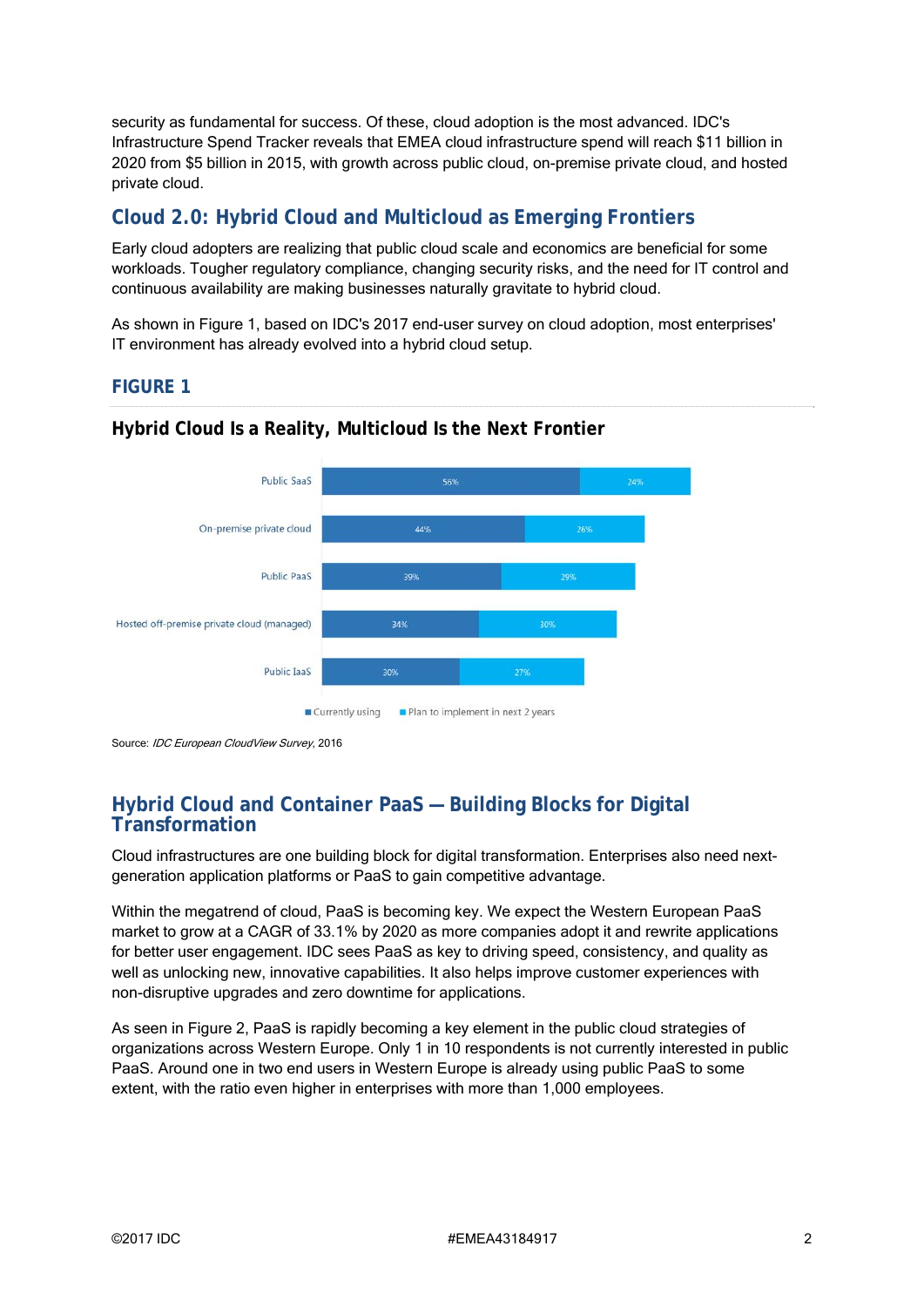# **FIGURE 2**



#### **PaaS Adoption in Western Europe**

Source: IDC European CloudView Survey, 2016

Open source technologies such as containers are the key building blocks of PaaS, bringing efficiency, interoperability, and openness to enterprise IT.

There is growing interest in PaaS and containers for application and software development, as new applications and software are key to improving customer experiences. IDC estimates that the worldwide container host installed base (excluding web and SaaS provider infrastructures) will grow from 300,000 physical and logical hosts in 2015 to 26.2 million total physical and logical hosts by 2020, representing a CAGR of 144.4%. This presents huge opportunities to those PaaS and container and container management vendors and solution providers that build IT services around containers and help customers overcome container adoption challenges.

Containers were initially aimed primarily for cloud-native applications developed with agile methodologies, tied to initiatives such as microservices and DevOps (continuous integration/deployment). But they can also be useful to lift and shift existing applications as container functionalities in this area improve. IDC believes that solution providers that offer container PaaS and manage and support it for customers can benefit by turning customer interest into real projects.

European businesses are evaluating container PaaS as it has the potential to meet key software development needs such as:

- **Faster and agile software development**
- **•** Designing and testing applications with cloud-native principles
- Scaling applications dynamically to meet increasing demands
- Making more efficient use of computing resources and saving on licensing costs
- **•** Developing highly portable units of compute so it is fit for hybrid cloud architectures
- **IMPROVING ADSTRACT IMM** improving abstraction from underlying operating systems and other infrastructure software
- **Upgrading applications continuously without disruption**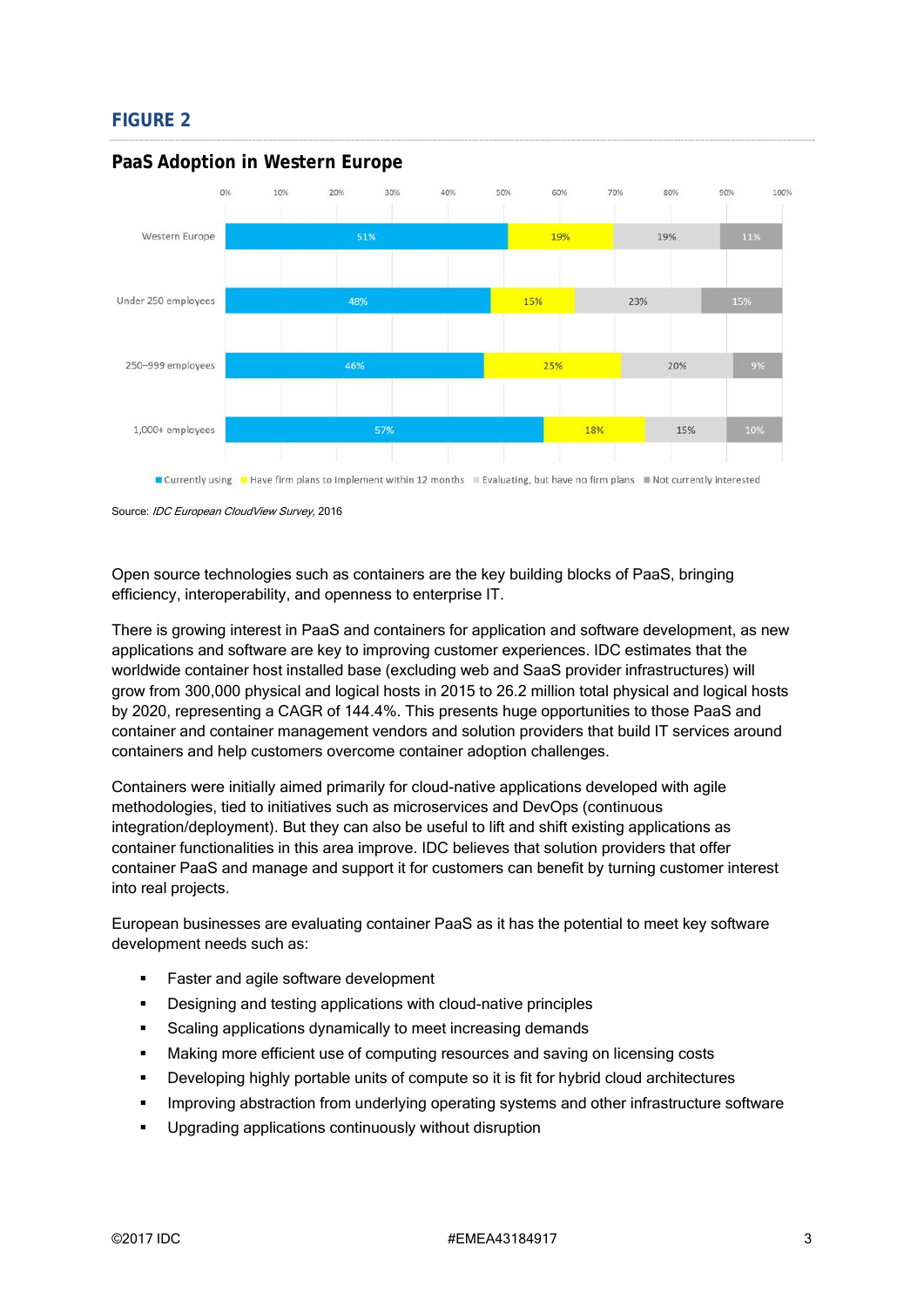Although the container infrastructure market in Europe is at the early stages of development, the future looks promising. But companies are favoring solution providers that are further ahead in the curve, can bring containers to brownfield environments, have the skills and ecosystem solutions around containers, provide support and managed services, and can demonstrate with robust custom PoCs what it can bring to their individual business.

### **SWISS IT SERVICE PROVIDER — UMB**

Switzerland-based IT service provider UMB offers IT transformation and cloud transition services, consulting services and solutions for middleware integrations, process optimization, application integrations, and cognitive solutions to large Swiss enterprises as well as medium and small businesses. Within its cloud offerings, UMB provides ITaaS, PaaS, SAP as a service, and backup and DR as services. It serves more than 3,500 Swiss enterprises' IT needs.

What differentiates UMB is its specialized focus and deep local market knowledge in Switzerland, including regulatory requirements and local business needs. As a resident player, it is well aware of the speed of IT transformation and cloud adoption in the region and is positioned to meet customers' needs around modernization from legacy to hybrid cloud and container-based PaaS.

UMB's key customers include Swiss financial services enterprises (Swiss Re, UBS), retail companies (Dufry, Jumbo Markt AG), and smaller and midsize businesses. Its customers have varying requirements such as migration to public cloud (mostly for smaller businesses) and more complex hybrid cloud architectures for large global enterprise customers.

As many of its customers seek sophisticated hybrid cloud architectures and explore application development platforms and containers, UMB's key focus is aligned with these needs, focusing on hybrid cloud transitions, PaaS and containers, and DevOps and microservices.

# **Technology Partnerships and Collaboration With Red Hat**

Over the years, UMB has partnered with a number of technology vendors, including Red Hat. UMB is a Red Hat Advanced Business Partner and uses its technologies, including Red Hat middleware technologies and Red Hat Enterprise Linux, to offer hybrid open source and cloud solutions. More recently, sensing interest in PaaS and containers from its large customers, UMB began assessing container platforms to include PaaS in its services strategies.

There are many vendors offering container platforms: Red Hat (OpenShift), Microsoft (Windows Server Containers and Azure Container Service for the cloud), Google (Container Engine for Docker containers), IBM (Bluemix), Amazon, and VMware. UMB offers Red Hat OpenShift PaaS on UMB cloud used by its enterprise customers and as a PaaS service on customers' private cloud.

# **Why Red Hat OpenShift?**

UMB chose to build its PaaS using Red Hat OpenShift as the underpinning technology because of the container platform's maturity and its standardization on Kubernetes (container management platform).

It also found that many customers that were early adopters of containers showed interest in OpenShift. Customer awareness and the differentiating features in OpenShift from other container platforms also appealed to UMB. For instance, the container images that OpenShift provides come with middleware insights (such as EAP, MQ, and Kafka) that are useful in application development. The team found when it assessed the platform two years ago that a key differentiator is how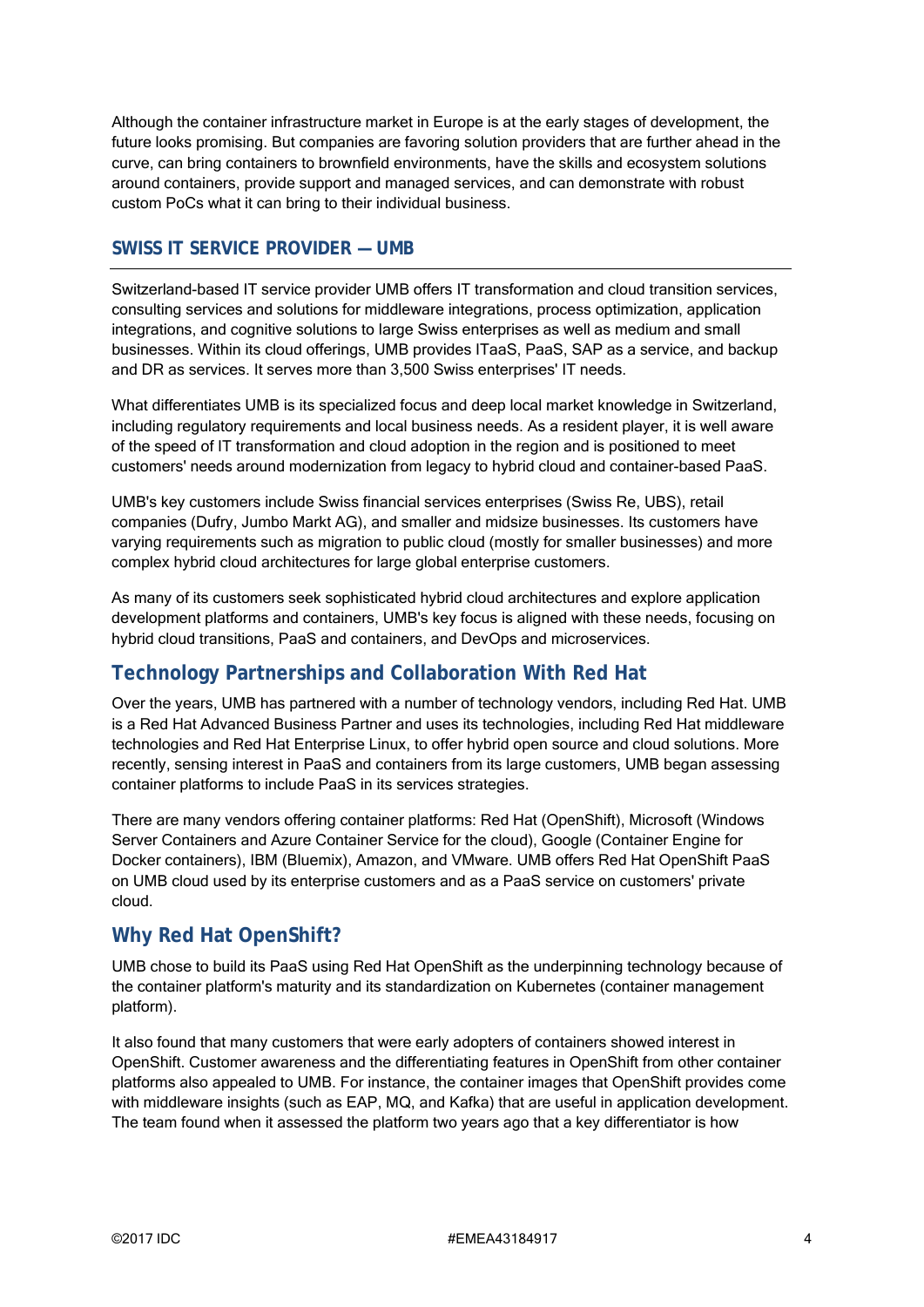OpenShift helps the whole process of bringing images from development to test to production easily.

IDC notes that Kubernetes is fast becoming the de facto industry standard for container orchestration because of its maturity (Kubernetes enables new workloads and addresses enterprise requirements around manageability). So, PaaS offerings built on Kubernetes such as Red Hat OpenShift are likely to gain more traction in Europe because users want to leverage mature containers and container management tools.

# **Red Hat OpenShift Container Platform**

IDC sees OpenShift as the cornerstone of Red Hat's cloud and container-optimized solutions including Red Hat JBoss Middleware and application services, Red Hat Gluster container storage, and Red Hat CloudForms and Ansible for management and integration. Red Hat's primary goal with OpenShift is to accelerate application delivery to support the business. It also incorporates Docker container support along with the Kubernetes orchestration engine.

At a time when containers were still nascent (late 2013), Red Hat evaluated many container orchestration engines and considered building its own container orchestration service before deciding to standardize on Kubernetes. IDC believes this was the right move because apart from Kubernetes' advanced features around networking and simplified orchestration of storage resources, it is essentially an architecture built with an understanding that the needs of developers and operators are different, so it took both of those requirements into consideration. By embracing Kubernetes, OpenShift can offer a flexible platform that doesn't mandate upgrade cycles and doesn't impose restrictions on container configuration — naturally making it fit for DevOps.

For Red Hat, OpenShift is a flagship offering and much of the development is focused on the container platform. It is adding more functionalities, such as multistage app deployment, stronger integration for hybrid cloud, and a service broker capability to deploy native AWS as a service directly from within OpenShift, and even a community edition with enterprise-grade features. This transforms it into a single environment that software developers can use for all their needs.

Built on Red Hat Enterprise Linux, it is an open source code PaaS base and uses GitHub as its code repository. In the past six years, OpenShift has had multiple major architecture changes and the latest version has been reengineered to use Docker-compliant containers natively.

It provides a set of container-based open source tools enabling digital transformation, which accelerates application development while making optimal use of infrastructure. Professional developers utilize fine-grained control of all aspects of the application stack, with application configurations enabling rapid response to unforeseen events.

OpenShift adds developer and operational-centric tools to enable rapid application development, easy deployment and scaling, and long-term life-cycle maintenance for teams and applications.

The availability of multiple consumption options with OpenShift, such as OpenShift Online and OpenShift Dedicated offerings, gives customers greater choice when using PaaS.

### **How UMB Adopts OpenShift and Offers it as Managed PaaS on Cloud Infrastructure**

UMB's OpenShift-based solutions come at a time when container adoption is nascent but growing. Many enterprises have heard about the future of application development using container platforms. These enterprises, in their digital transformation journeys, have a strong need to improve the development life cycle, want faster product release life cycles, and want 100% availability of all services and assets. They believe containers are a solution but they are not that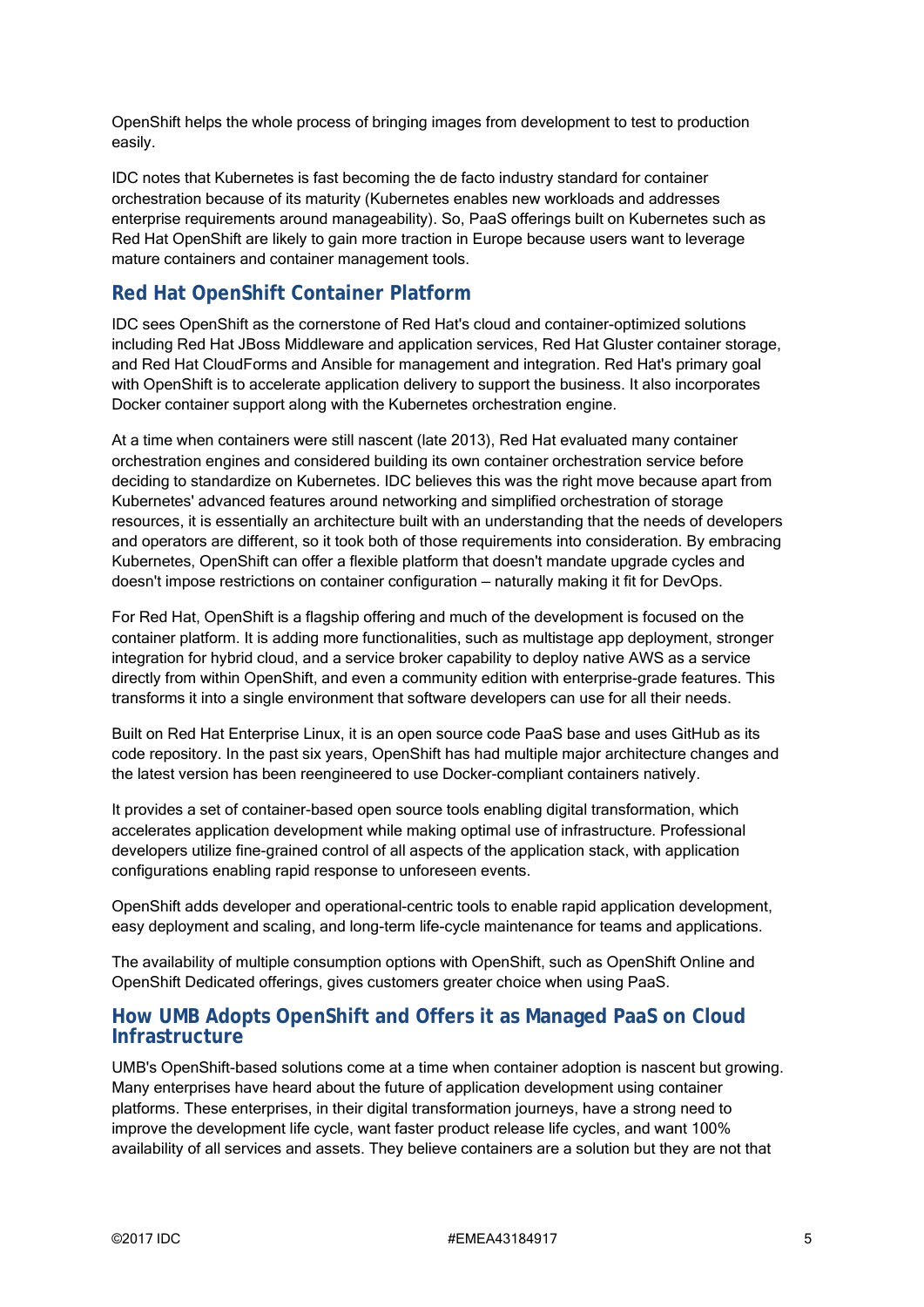experienced in using them and are not that aware of how to design the container management services to meet their requirements.

UMB platform services combine Red Hat's OpenShift and virtualization solutions to provide process optimization services, such as MQ and BPM. UMB's approach is to start with understanding customers' requirements and build custom PoCs so customers can see how containers work and what they bring to the table. PoCs often come up with surprising results because customers have some misconceptions about containers based on their notion of container deployment in greenfield environments which do not hold true within their legacy IT-heavy organizations. PoCs help them bust some myths and retune the architecture to get the most from their container PaaS strategies. IDC believes that UMB's approach in demystifying container technology and building realistic expectations for its customers can help it improve customer confidence. Its strategy to develop services aimed at bringing legacy environments (a mix of mainframes, client servers, virtualization, etc.) to the container world is sound because the majority of its customers are well established old brands looking to modernize legacy infrastructures.

UMB's PaaS attributes include integration of applications and microservices into its cloud platform, linked to public cloud services. It gives enterprises the flexibility to move workloads easily between multicloud environments while meeting compliance, cost, and security requirements. It also enables automatic deployment processes across all platforms, from test to development and production, and integrates into the cloud services.

We believe its bet on containers and PaaS comes at the right time given the European market dynamics. Many of its customers that developed legacy software in Swiss banking enterprises and other industries are nearing retirement and these enterprises need to urgently bring their software and applications to the new world and are planning to modernize their legacy environment using container platforms. PaaS solutions that can help IT modernization will appeal to these Swiss enterprises.

UMB designs a solution that can work with the customer's legacy environment. In IDC's opinion, connecting a new generation of technologies such as container platforms into legacy IT and building a seamless architecture of security, access, authorization, and networks, especially in banking environments, can be challenging. This is where UMB's expertise comes in.

The service provider's deep knowledge of OpenShift and Kubernetes and its long-term collaboration with Red Hat will remain its key differentiators when software developers favor OpenShift's developer-friendly features to push code updates seamlessly and even roll back application features without disruption.

UMB's broad PaaS services — from building a container platform to maintaining and managing it for customers — will appeal to Swiss customers new to the container world. IDC's research shows that deploying containers and managing them consistently to get the most from them is not easy without the right skills and talent. IT staff will not just need to know PaaS but will also need to have expertise on everything in the datacenter to orchestrate them all together. UMB offers the platform and integrates it within enterprise IT to make it operational and efficient.

### **Case Study: Swiss Automotive Group AG Improves Speed and Agility With OpenShift PaaS in the UMB Cloud**

SAG's existing development environment based on virtual machines no longer met business requirements. Additional development speed and agility were needed for a continuous deployment process and to launch the new core application, Microsoft Dynamics 365.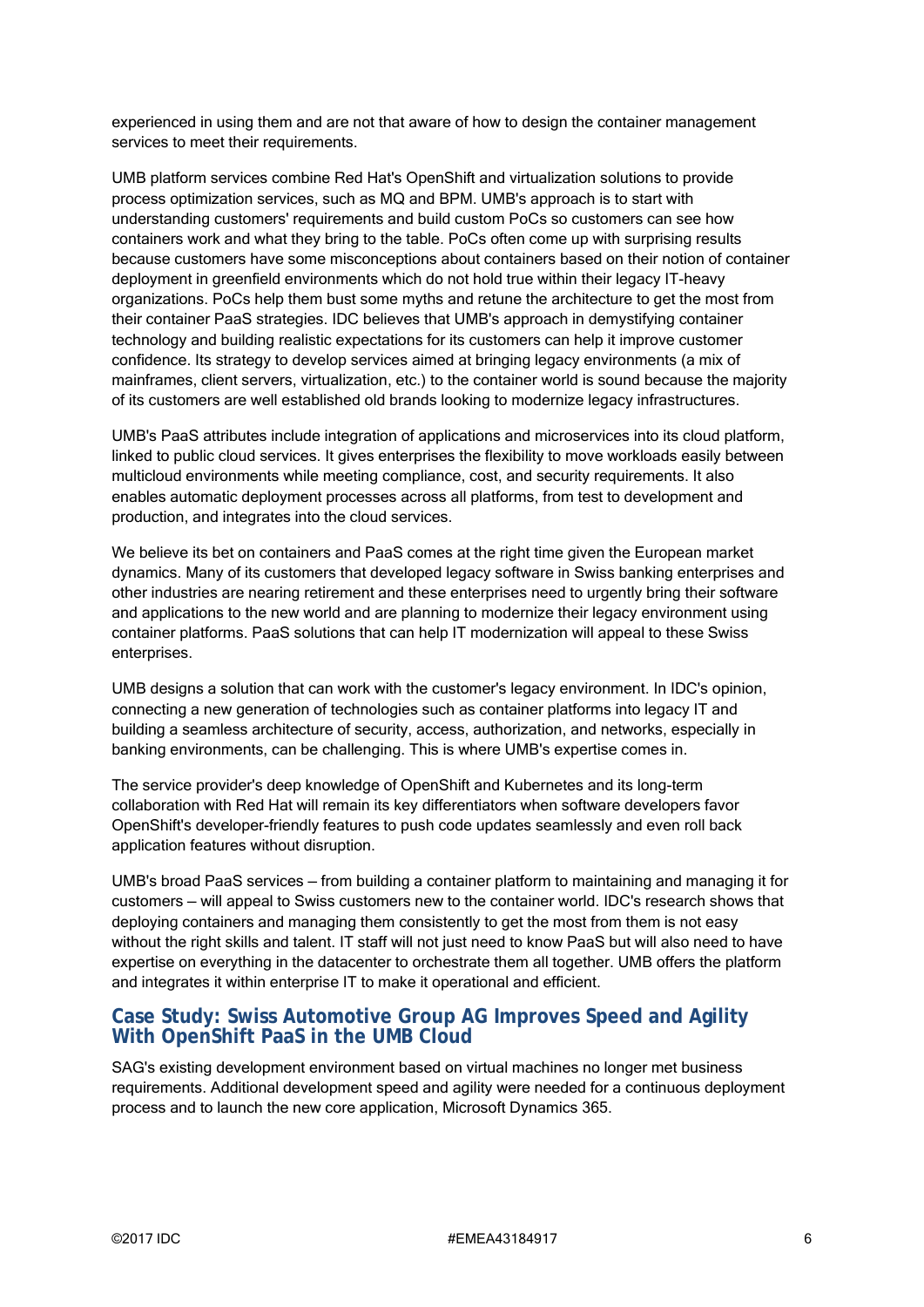With the objective of standardizing its development environment and improving the speed of the business, SAG's IT team decided to adopt Red Hat OpenShift PaaS on UMB Cloud.

UMB's PaaS environment offers SAG high standardization for application development. The technology also facilitates simple further development of applications and their speedy transition into productive software. SAG is now able to offer its developers a fast and dynamic development environment and at the same time a highly scalable productive environment in the spirit of DevOps. Its developers can implement SAG's business requirements much more dynamically and the new development environment offers a critical competitive edge through speedy implementation of operational demands.

# **How Strategic is Open Source for UMB?**

The influence of open source has grown significantly in the past three or four years, to the extent that some of the innovation is led by open source communities — containers (Docker), automation/hybrid IT management tools (Chef, Puppet, Ansible, Rudder, CFEngine, Salt), analytics platforms (Hadoop). The newer methodologies such as DevOps, open APIs, and microservices architectures are facilitated by these automation and management tools and infrastructure components (containers).

We estimate that by 2020, digital transformation teams will source more than 80% of their solution components from open source communities. Open source is becoming a hotbed of innovation due to its importance in modern application development.

In conversations with IDC, UMB has discussed its commitment to open source and how important it is for its solutions portfolio. This mainly stems from customers' changing perception of open source in the digital era. Many of UMB's Swiss customers are interested in transitioning to open source because they see it as the integrated part of the software and middleware layer enabling interoperability. From UMB's interactions with customers it is also emerging that open source is especially helpful in analyzing codes in the banking environment, a key industry vertical for UMB. Many of its customers are shifting away from acquiring higher-cost proprietary software to investing in innovation and new products or services. But one key challenge is that Swiss enterprises have limited skills and expertise in deploying and managing open source technologies. IDC believes these companies need professional support and managed services from service providers that can meet their requirements.

In our opinion, UMB's investment in open source, containers, and middleware tools makes it a good fit for Swiss enterprises modernizing their IT for digital transformation.

Many large companies are looking at how cloud providers build their highly scalable, future-ready environments using mainly open source tools, and look to replicate that model so they too can benefit from the faster innovation led by thriving and mature open source communities.

"We see microservices and PaaS as critical for today's applications as they allow rapid changes and non disruptive upgrades, which is key to speed up time to market and have an always-on enterprise."

Marco Reichmuth, Head of Enterprise Services, UMB

In this container era, it is a challenge to make licensing models that appeal to enterprises, making vendors such as Microsoft acknowledge the growing importance of open source, especially Linux. In order to provide customers with choice and flexibility, vendors such as Microsoft are partnering with open source vendor Red Hat. As UMB uses Azure as its primary cloud provider to offer its UMB cloud solutions, it is likely to benefit from the strong alliances between Azure and Red Hat in offering PaaS and hybrid cloud solutions to its customers.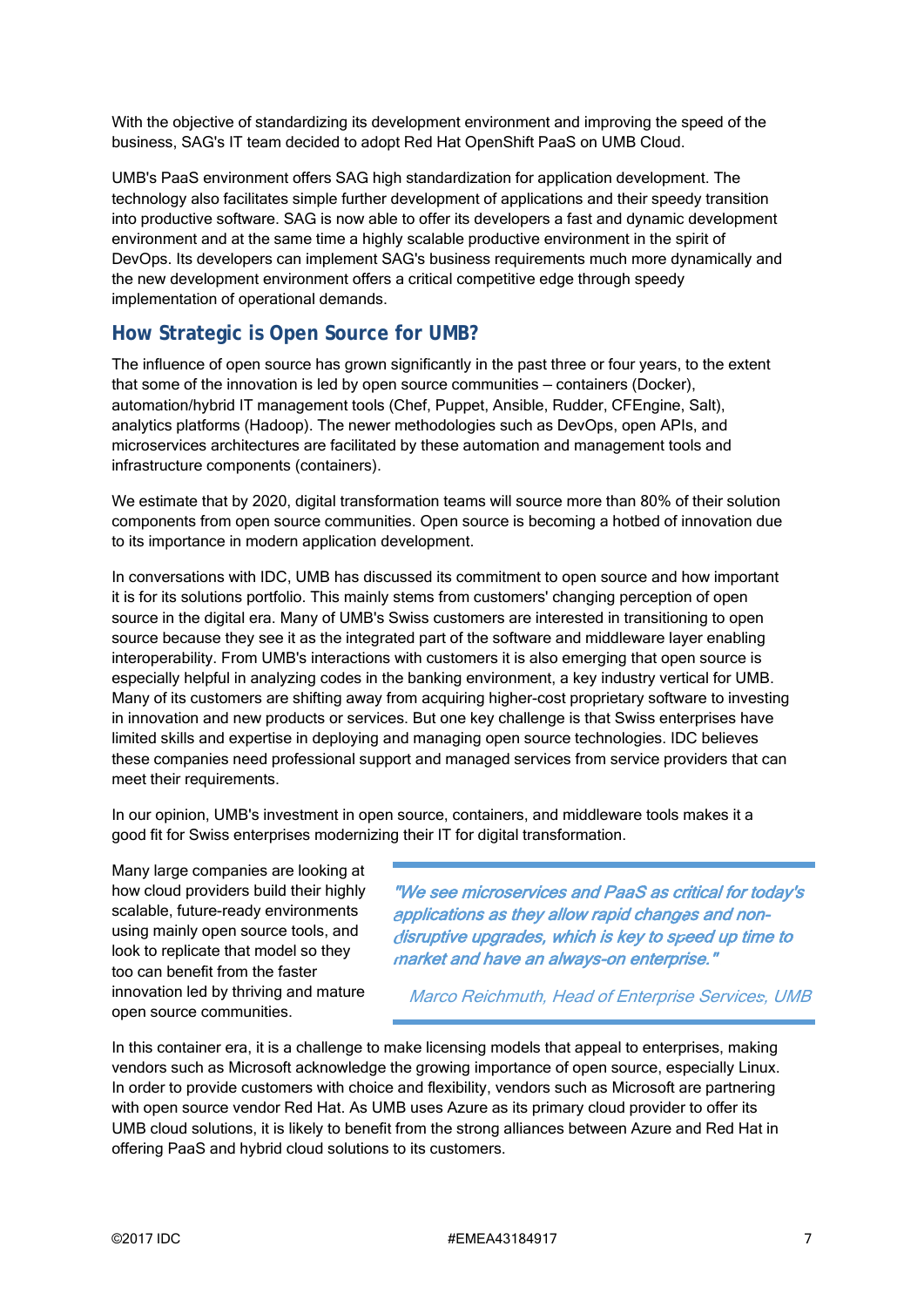# **Challenges and Industry Dynamics**

IDC lauds UMB's vision around open source, hybrid cloud, PaaS, and containers, and building services to help modernize legacy environments. But there are some challenges. For instance, customer expectations with containers are slightly misplaced as they don't consider the challenges of effectively integrating them in brownfield environments. UMB should continue investing in custom PoCs to help customers understand what containers can bring to them. Another challenge is around the skills gap in containers and microservices. Vendors, service providers, and customers are scrambling for skills and talent to take advantage of these new technologies. By investing in its talent pool, UMB can remain one step ahead of its customers and can win their confidence as they execute their PaaS strategies. It will also need to work with Red Hat to come up with best practices around container platforms for customers and collaborate with Red Hat developers to influence core technology development based on Swiss customer feedback.

Lastly, it must keep a close watch on PaaS market dynamics and keep evolving its solutions and services. It should also note that many solution providers in Europe are reinventing themselves and developing similar container PaaS strategies or hybrid cloud offerings to stay relevant, while competition in the area is likely to intensify. As this happens, UMB can leverage its early mover advantage and mature services in the area to differentiate itself from the rest.

### **RED HAT PARTNERSHIP EVOLUTION**

A key focus area for UMB will be PaaS and DevOps, where OpenShift is a major player, and this is already taking the partnership to a more strategic level. While UMB has assessed container platforms from other vendors, it has not shifted its core PaaS offering from OpenShift because of the continuous improvements and new features in OpenShift. It is a two-way relationship. For Red Hat, UMB's PaaS solutions are a gateway to customers. UMB is one of Red Hat's strongest infrastructure and platform providers in Switzerland, serving over 3,500 Swiss enterprises and offering a huge opportunity for Red Hat.

### **CONCLUSIONS AND FUTURE OUTLOOK**

Swiss enterprises transforming their IT seek solution providers that offer modern technologies. Consequently, solution providers that make it easy for enterprises to adopt these next-gen technologies will appeal to customers. UMB's hybrid cloud and container PaaS solutions built on Red Hat technologies are focused on modern application development and digital transformation. It has the potential to be a strategic PaaS provider, and this in turn also helps Red Hat take its technologies to large Swiss companies. IDC also sees a connection between modern PaaS on cloud and organizations' digital transformation journeys. Container platforms are considered important by organizations experimenting with "innovation accelerators" such as IoT and cognitive intelligence. There is a strong focus emerging on IoT in manufacturing, retail, and financial services, especially around predictive maintenance. Much of the IoT ecosystem is being built on open source, especially Linux environments. UMB can use its open PaaS offerings as springboard to grow its IoT-related business opportunities.

Most of all, however, UMB has strong knowledge in all aspects of IT, ranging from mainframes to hypervisors, from x86 and power servers to storage and network, from legacy IT to containers, DevOps, and microservices. This expertise, plus open source knowledge and experience in the transition to hybrid cloud and application platforms, is attractive for Swiss enterprises. It doesn't just help them modernize legacy infrastructure — it also helps them to integrate enterprise-grade container PaaS to build new applications and software, ultimately improving customer experiences and upholding the heritage of world-class Swiss brands.